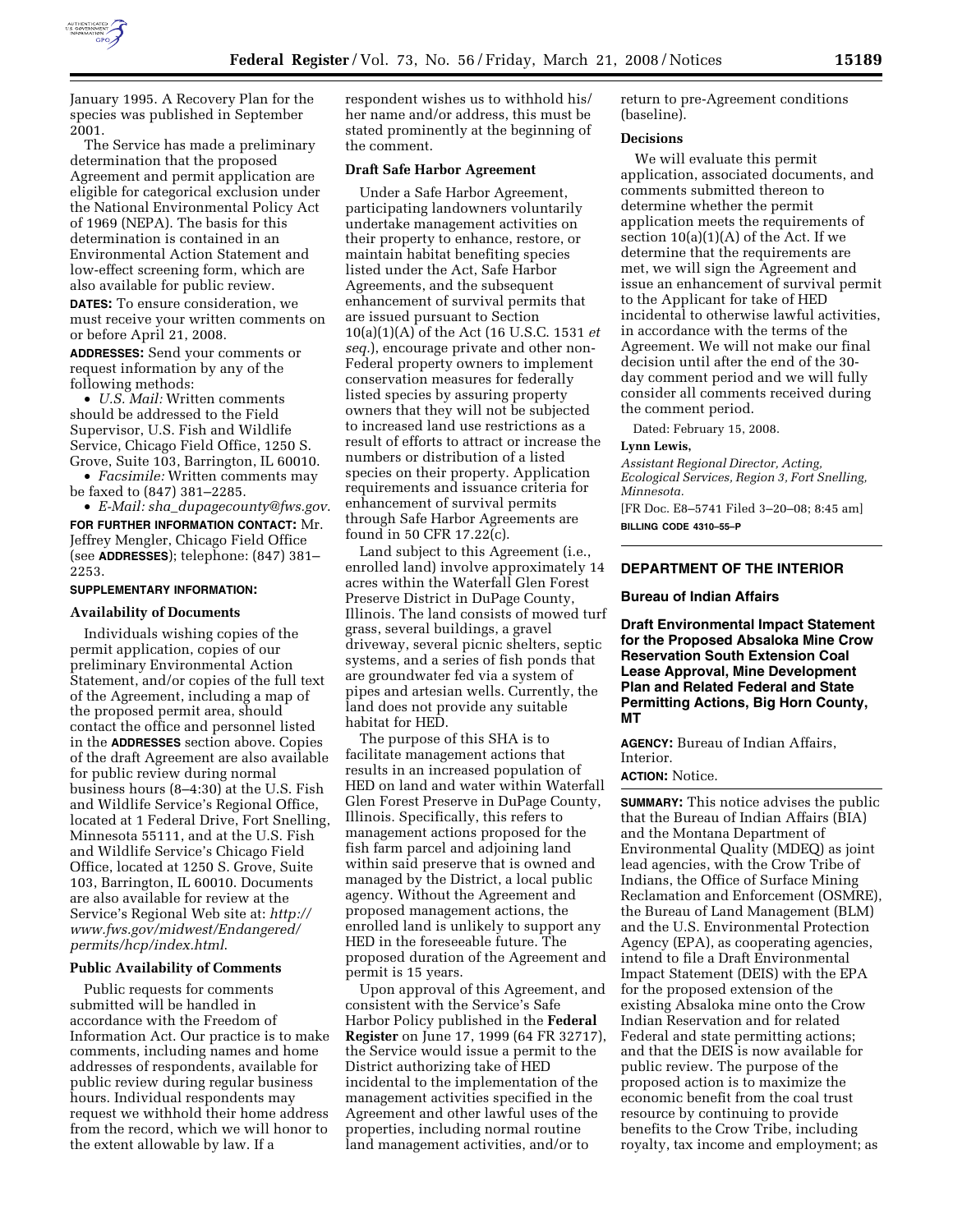well as allow Westmoreland Resources Inc. (WRI) to continue to access coal resources, owned by the Crow Tribe, for the sale to customers using it for electric power generation. This notice also announces a public hearing to receive comments on the DEIS.

**DATES:** Written comments on the DEIS must arrive by May 5, 2008. The public hearing will be held April 10, 2008, beginning at 7 p.m. and continuing until all those who register to make statements have been heard.

**ADDRESSES:** You may mail or hand carry written comments to George Gover, Superintendent; Crow Agency, P.O. Box 69; Crow Agency Montana. You may also comment via the Internet to: *westmorelandeis@mt.gov*. Please submit Internet comments as an ASCII file, avoiding the use of special characters and any form of encryption. Please include your name and return address in your Internet message. If you do not receive a confirmation from the system that we have received your Internet message, contact Greg Hallsten at 406– 444–3276.

You may review the DEIS at BIA, Weaver Avenue, Building 2, Crow Agency, Montana; BIA, Rocky Mountain Regional Office, 316 N. 26th Street (Environmental, Cultural and Safety— Room 4433), Billings Montana; BLM, Montana State Office (Solid Minerals section), 5001 Southgate Drive, Billings, Montana; EPA, 10 W. 15th Street Suite 3200, Helena Montana; MDEQ, 1520 E. 6th Avenue, Helena, Montana; the Crow Tribal Office, Crow Agency, Montana; Big Horn County Library, Hardin, Montana; or Little Bighorn College Library, Crow Agency, Montana. The document is available for review on the Internet at: *deq.mt.gov*. Computer disk copies of the document may be obtained by contacting George Gover, Superintendent, Crow Agency-BIA, at 406–638–2672.

The public hearing will be at the Big Horn County Courthouse, 121 3rd Street West, Hardin, Montana.

## **FOR FURTHER INFORMATION CONTACT:** Rick Stefanic, 406–247–7911.

**SUPPLEMENTARY INFORMATION:** The WRI has operated the Absaloka Mine on the existing Tract III Crow Indian coal lease in the Crow Ceded Area since 1974. The WRI proposes to advance surface coal mining operations southward onto the Crow Reservation pursuant to the terms of an agreement with the Crow Tribe under the Indian Mineral Development Act (IMDA). The legal description for the acreage on the Reservation involves coal basically within T.1S, R.37E., sections 1, 12, 13; and T.1S., R.37E., sections 8, 9, 10, 11, 14, 15, 16, 17, 20,

and 21; Montana Principal Meridian. This area totals 3,660.23 acres in Big Horn County, Montana. All of the minerals are owned by the Crow Tribe. The surface estate is owned by the Crow Tribe (32%), allotted Indian owners (14%), and non-Indian fee owners  $(54\%)$ .

The DEIS analyzes three alternatives, the Proposed Action, Alternative One, and No Action. Under the Proposed Action, the MDEQ and OSMRE would approve Absaloka Mine's proposed Tract III Revision. The BIA would approve the IMDA lease for the South Extension, as well as the surface use agreements between the allottee surface owners and WRI; the OSMRE would approve the mining permit for the South Extension. Under this alternative, approximately 76.6 million tons of additional coal would be recovered and the mine life would be extended until about 2023.

Under Alternative One, WRI would not implement the South Extension development plan on the Crow Indian Reservation if the BIA does not approve the IMDA lease for the South Extension tract. Furthermore, because the South Extension includes allotted trust lands, the South Extension development plan would not be implemented if the BIA does not approve all surface use agreements between the allottee surface owners and WRI. The coal contained in the South Extension tract on the Crow Indian Reservation would not be mined. The WRI would, however, receive approval from MDEQ and OSMRE to revise Absaloka Mine's existing mine and reclamation plan to include the Tract III Revision area. Under this alternative, approximately 13 million tons of additional coal would be mined and the mine life would be extended to about 2011.

Under the No Action Alternative, none of the proposed actions would occur and WRI would not implement the South Extension development plan. The remaining (already permitted) 14 million tons of in-place coal reserves would be mined by approximately 2009 at the current 6.5 to 7.0 million-ton annual production rate.

In addition to the BIA's proposed action alternatives described above, the DEIS analyzes the proposed action for the EPA to issue a Clean Water Act National Pollutant Discharge Elimination System (NPDES) permit for discharges of stormwater associated with the proposed mine expansion onto the Crow Indian Reservation. The proposed stormwater management alternative is for EPA Region 8 to issue an NPDES permit for the use of 24 sediment traps to contain the 2-year, 24-

hour runoff event during the operational phase, which could be reduced in size to small depressions as a best management practice during the reclamation phase. The second alternative analyzed is to issue an NPDES permit for the use of conventional sediment ponds to detain the 10-year, 24-hour runoff event plus sediment storage, with pond size reduced to detain the 2-year, 24-hour runoff event plus sediment storage during the reclamation phase for all discharges to Sarpy Creek and to the Middle Fork of Sarpy Creek. The third alternative is to issue an NPDES permit for the use of a single large dam on the main stem of the Middle Fork of Sarpy Creek downstream of mine operations. The No Action alternative for the proposed stormwater management proposal corresponds with BIA alternatives that do not involve expansion of the mine onto the Crow Indian Reservation, in which case, the EPA would not issue an NPDES stormwater permit.

The DEIS analyzes the potential direct, indirect, and cumulative environmental impacts of the proposed action and alternatives on geology, paleontology, minerals, climate, air quality, soil, surface water and groundwater, land use, range resources, vegetation, wetlands, noxious weeds, wildlife and fisheries, threatened and endangered species, recreation, cultural resources, socioeconomics, environmental justice, transportation, visual resources, health and safety, noise, and fire management.

### **Public Comment Availability**

Comments, including names and addresses of respondents, will be available for public review at the BIA address shown in the **ADDRESSES** section, during business hours, 8 a.m. to 4:30 p.m., Monday through Friday, except holidays. Before including your address, telephone number, e-mail address, or other personal identifying information in your comment, you should be aware that your entire comment—including your personal identifying information—may be made publicly available at any time. While you can ask us in your comment to withhold your personal identifying information from public review, we cannot guarantee that we will be able to do so.

#### **Authority**

This notice is published in accordance with section 1503.1 of the Council of Environmental Quality Regulations (40 CFR, Parts 1500 through 1508) implementing the procedural